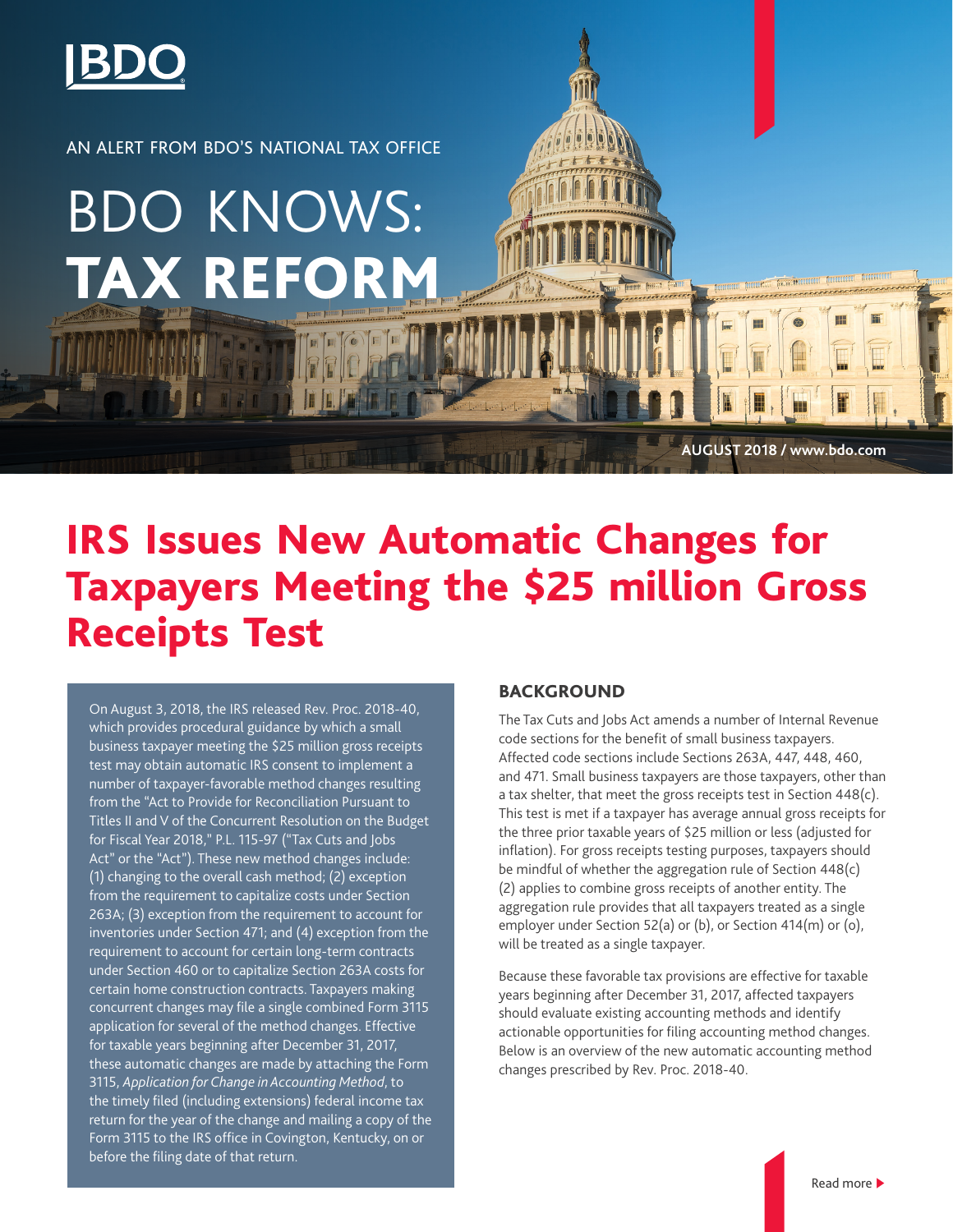# **OVERVIEW**

# **1. Small Business Taxpayer Changing to Overall Cash Method**

# **What's new for 2018 and beyond?**

 $\blacktriangleright$  The average annual gross receipts test that exempts C corporations and partnerships with C-corporation partners from the requirement to use the overall accrual method of accounting is increased from \$5 million to \$25 million. This expands the use of the overall cash method of accounting for a greater number of taxpayers.

# **Who is eligible for this method change?**

Any taxpayer that  $(1)$  meets the \$25 million gross receipts test under Section 448(c) and (2) is not otherwise prohibited from using the overall cash method (e.g., tax shelter defined in Section 448(d)(3)) or required to use another overall method of accounting.

## **What is the new method change?**

 $\blacktriangleright$  Automatic change #233 applies to a small business taxpayer that wants to change its overall method of accounting from the accrual to the cash method for a trade or business. This change is implemented with a Section 481(a) adjustment. For the first, second, or third taxable year beginning after December 31, 2017, the taxpayer can file this change even if it previously changed the overall method of accounting within the past five years. See Section 15.18 of Rev. Proc. 2018-31 for more details.

# **2. Exception from Requirement to Capitalize Costs under Section 263A**

## **What's new for 2018 and beyond?**

 $\blacktriangleright$  The average annual gross receipts test that exempts small resellers from the requirement to capitalize additional Section 263A costs under the uniform capitalization rules (UNICAP) is increased from \$10 million to \$25 million as well as expanded to both producers and resellers.

#### **Who is eligible for this method change?**

Any taxpayer that  $(1)$  meets the \$25 million gross receipts test under Section 448(c) and (2) is not otherwise prohibited from using the overall cash method (e.g., tax shelter defined in Section 448(d)(3)) or required to use another overall method of accounting.

## **What is the method change?**

 $\blacktriangleright$  Automatic change #234 applies to a small business taxpayer that capitalizes costs under Section 263A (UNICAP) and wants to change to a method of accounting that no longer capitalizes costs under Section 263A, including to self-constructed assets. This change is implemented with a Section 481(a) adjustment. For the first, second, or third taxable year beginning after December 31, 2017, the taxpayer can file this change even if it previously changed the method of accounting for the same item within the past five years. See Section 12.16 of Rev. Proc. 2018-31 for more details.

# **3. Exception from Requirement to Account for Inventory under Section 471**

# **What's new for 2018 and beyond?**

 $\blacktriangleright$  The average annual gross receipts test that exempts taxpayers from the requirement to account for inventories is increased from \$1 million under Rev. Proc. 2001-10 or \$10 million under Rev. Proc. 2002-28 to \$25 million. This allows small business taxpayers to simplify their tax accounting for inventoriable costs to, in some cases, conform to the financial treatment.

#### **Who is eligible for this method change?**

Any taxpayer that (1) meets the \$25 million gross receipts test under Section 448(c) and (2) is not otherwise prohibited from using the overall cash method (e.g., tax shelter defined in Section 448(d)(3)) or required to use another overall method of accounting.

## **What is the method change?**

- $\blacktriangleright$  Automatic change #235 applies to a small business taxpayer that wants to change its Section 471 method of accounting for inventory items to one of the following:
	- a. Treating inventory as non-incidental materials and supplies under Treas. Reg. Section 1.162-3; or
	- b. Conforming to the taxpayer's method of accounting reflected in its applicable financial statements with respect to the taxable year (or, if the taxpayer does not have applicable financial statements for the taxable year, the books and records prepared in accordance with the taxpayer's accounting procedures).

Inventory that is treated as non-incidental materials and supplies are deducted in the taxable year in which they are first used in the taxpayer's operations or are consumed in the taxpayer's operations, which is generally when the taxpayer provides the items to the customer.

This change is implemented with a Section 481(a) adjustment. For the first, second, or third taxable year beginning after December 31, 2017, the taxpayer can file this change even if it previously changed the method of accounting for the same item within the past five years. See Section 22.19 of Rev. Proc. 2018-31 for more details.